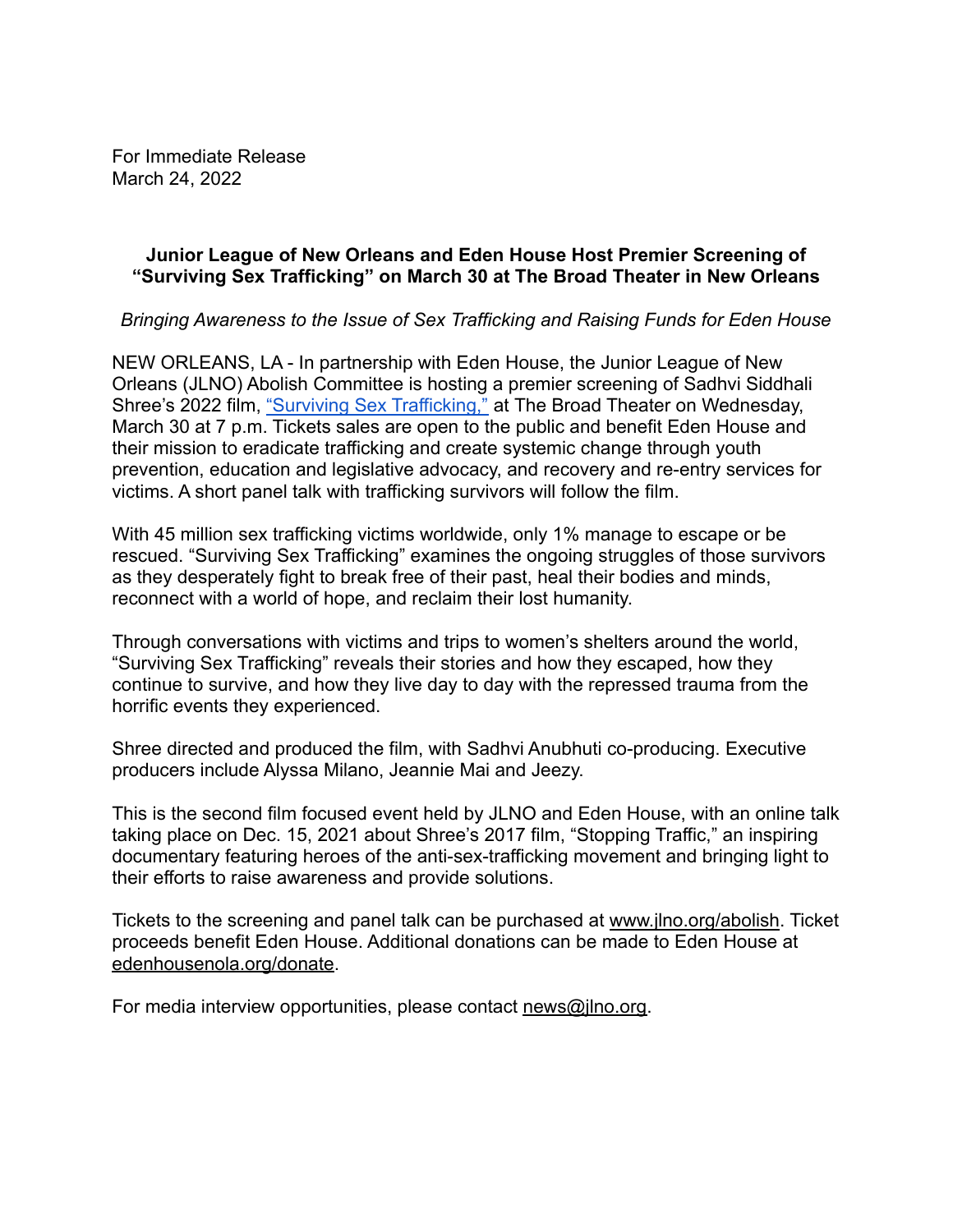# **ABOUT THE ABOLISH MOVEMENT**

Junior League of New Orleans (JLNO) joined the Association of Junior Leagues International's initiative, the [Abolish Movement,](https://abolishmovement.org/) in 2019 and is committed to uplifting the anti-trafficking efforts of experts in the field through free educational programming for the public and JLNO members.

The Abolish Movement was founded in 2014 by the Junior [League of Tampa](https://www.jltampa.org/community/advocacy/the-abolish-movement/) to unite Tampa organizations and agencies in drawing attention to the problem of child sex slavery in the Tampa Bay area. In 2017, the Association of Junior Leagues International adopted Abolish as an association-wide initiative. The Abolish Movement has since expanded to educate the public about all forms of human trafficking.

# **ABOUT THE JUNIOR LEAGUE OF NEW ORLEANS**

The Junior League of New Orleans is a 501(c)3 not-for-profit organization committed to promoting voluntarism, developing the potential of women and improving communities through the effective action and leadership of trained volunteers. More information on the organization can be found a[t](http://www.jlno.org/) [www.jlno.org.](http://www.jlno.org)

## **ABOUT EDEN HOUSE**

Founded in 2011, Eden House is the first recovery home for adult victims of human trafficking and commercial exploitation in the Greater New Orleans area. Eden House is patterned after [Magdalene House/Thistle Farms](https://thistlefarms.org/) in Nashville, Tennessee, which has a long history of providing successful recovery services for trafficking survivors. Eden House addresses our community's epidemic of human trafficking and commercial sexual exploitation for all races and ages. Learn more at edenhousenola.org.

#### **ABOUT SADHVI SIDDHALI SHREE, DIRECTOR AND PRODUCER**

Sadhvi Siddhali Shree is the first North American Jain female-monk, US Army veteran, TEDx speaker, social justice advocate, author, and documentary filmmaker. Driven by her deep-seated devotion to humanity, she uses her talents and skills to raise awareness about violence in the world and ways to change it. She found her calling after seeing a film about sex trafficking. It was then that she decided to work with activists to expose the horrors of the 150-billion-dollar industry. Her first film, Stopping Traffic: The Movement to End Sex Traffic, did just that, drawing awards from festivals as well as international attention on the important issue.

With her team of filmmakers and monks, Shree travels the world to women's shelters and to victims who are ready to talk, share their stories, and fight for a better future. With her upcoming sophomore feature Surviving Sex Trafficking, Shree calls for empathy and understanding for ostracized survivors to help them, and the world, heal from the tragic wounds caused by sex trafficking.